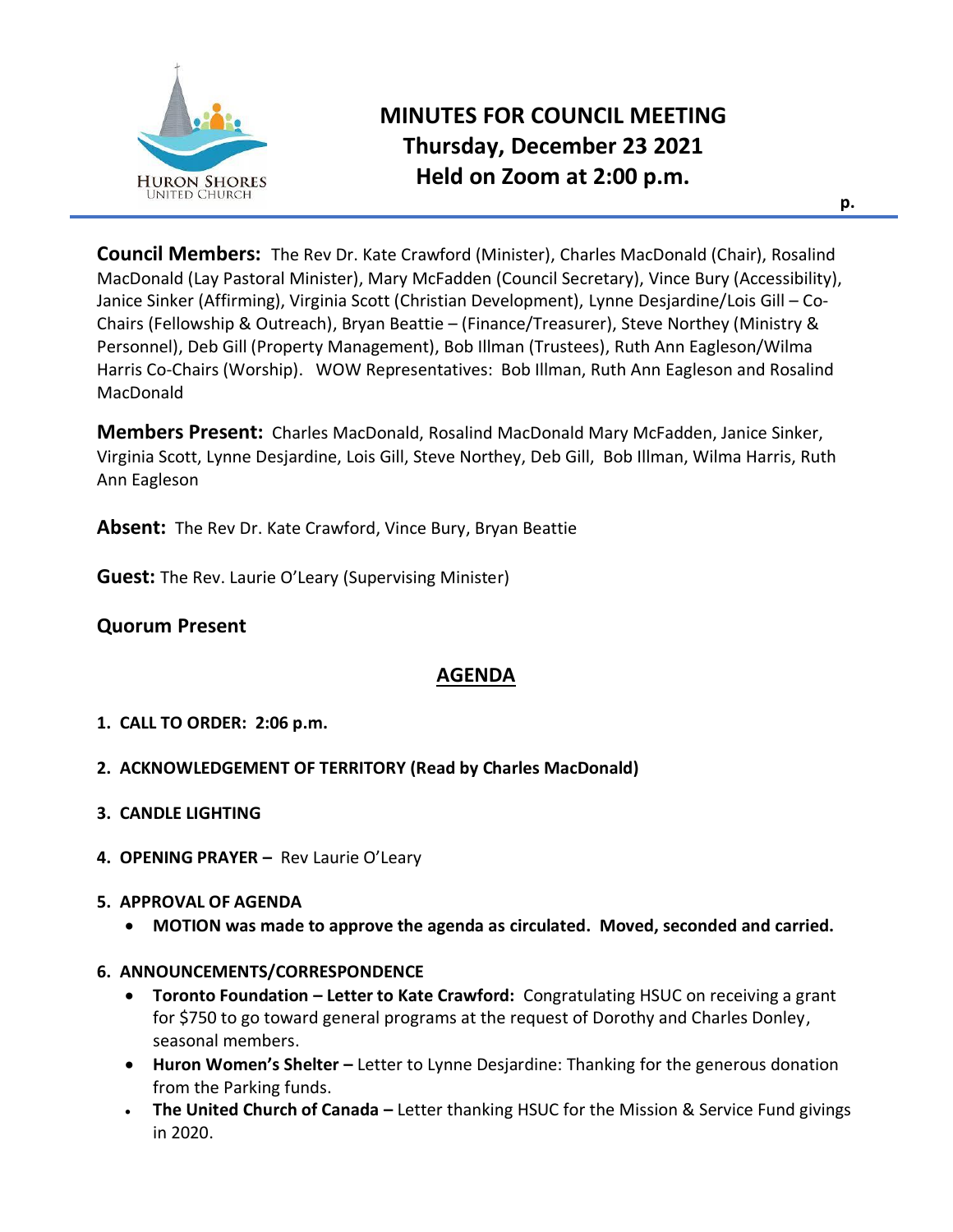#### **7. REVIEW & APPROVAL OF MINUTES**

- **MOTION was made to approve the November 25, 2021 Council meeting minutes as amended. Moved, seconded and carried.**
	- **Corrections in the WOW team report.**
		- **Rev. Young Seo was from the Korean Presbyterian Church.**
		- **Gavin Williams – was a Candidate**

#### **8. BUSINESS ARISING - Follow up on November's New Business:**

- Staff gifts were purchased and have been delivered.
- Letters of Hope this project will continue into 2022.
- The Annual Congregational Meeting was rescheduled, by consensus, from Sunday, February 6 to Sunday, March 13.

**9. COVID-19 UP-DATE – Charles MacDonald:** For the immediate future all activities will be strictly on Zoom. It is believed that Omicron is not as serious as past variants. All community groups have been notified.

#### **10. TEAM REPORTS**

- **Finance – Bryan Beattie: Refer to Operating Summary – (attached):** Jim Neville has come forward to assume the role of Reviewer for the 2021 financial records.
- **Affirming – Janice Sinker:** No report.
- **Worship Report – Ruth Ann Eagleson and Wilma Harris:** 
	- Spoke with Peter Challen. Peter is willing to do whatever he can while in Florida.
	- Looking into more Ordained ministers.
	- Rev. Laurie is likely to attend the ACM as supervising minister.
- **Ministry & Personnel: Steve Northey:** Rev. Kate's Restorative Care Plan will discontinue on January 13, 2022. If her application for Long Term Disability is accepted, it will commence on January 14. Recently met with Kate at church and she has collected her personal items.
- **Community Wellness W.G. – Charles MacDonald:** No report.
- **Property – Deb Gill:** No report.
- **Fellowship & Outreach – Lynne Desjardine/Lois Gill – Co-Chairs:** No further report.
- **Trustees – Bob Illman:** No report.
- **Grand Bend Place – Bob Illman:** No further report.
	- Rosalind expressed compliments to the team for all their efforts while in and out of lockdowns.